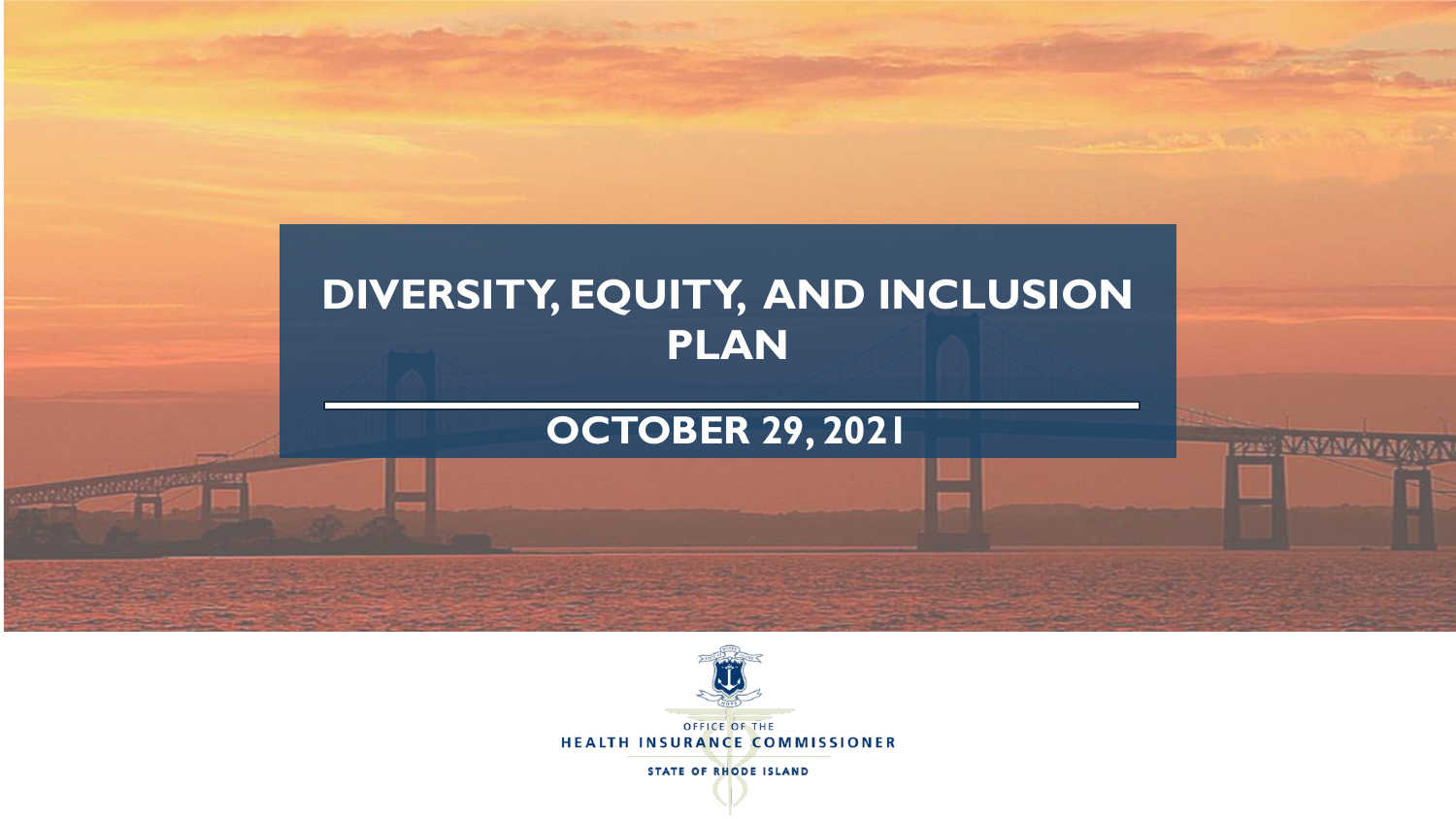# **TABLE OF CONTENTS**

- 1. Background
- 2. Mission
- 3. Vision
- 4. Values
- 5. Goals
- 6. Actions
- 7. Timeline
- 8. Evaluation

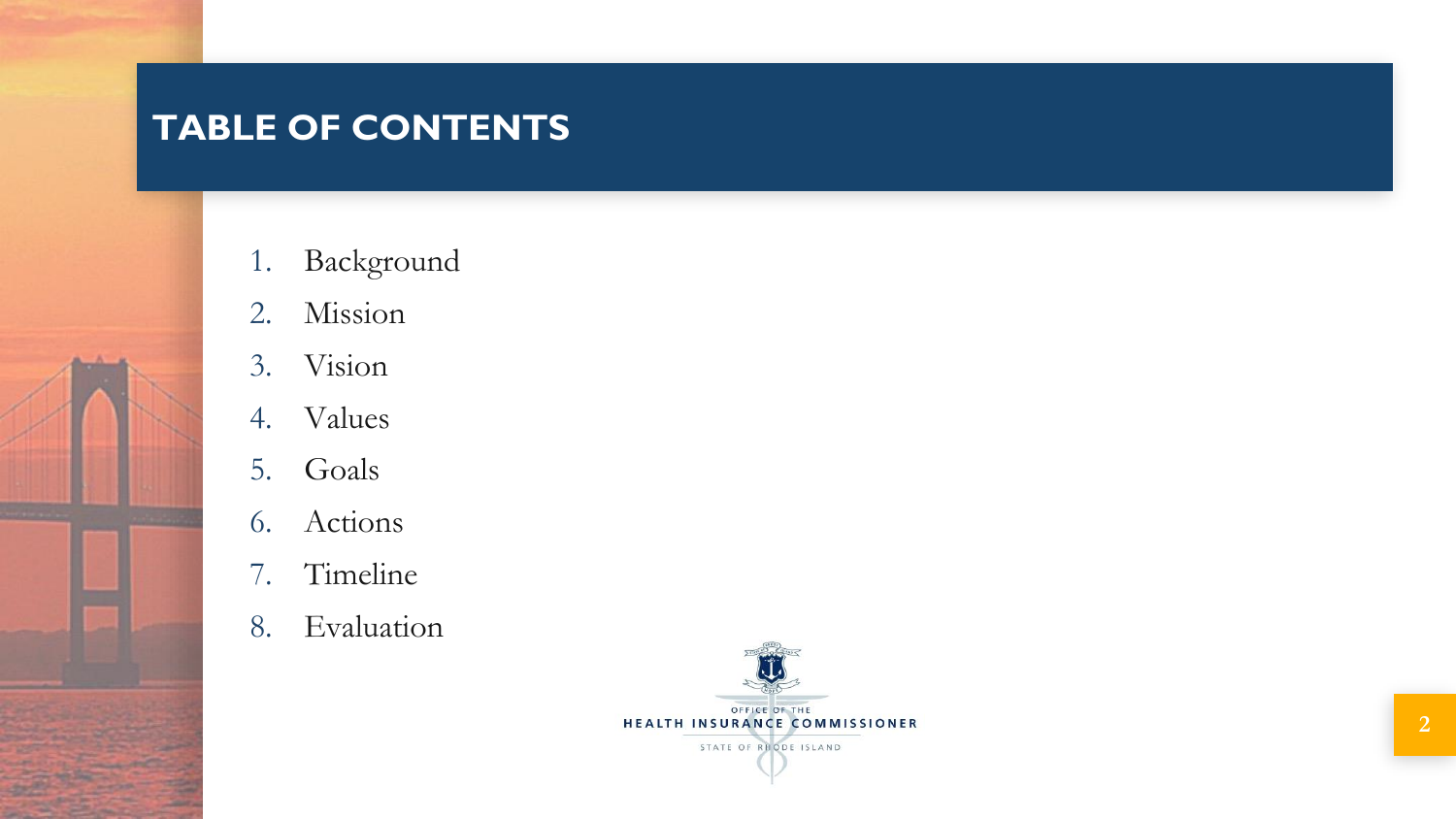# **BACKGROUND: PURPOSE**

The State of Rhode Island Office of the Health Insurance Commissioner (OHIC) was **created in 2004** (State of Rhode Island General Laws § 42-14.5). **OHIC's charge** is to:

- Protect the interest of consumers of commercial health insurance
- Encourage fair treatment of health care providers by commercial health insurers
- Improve the health care system as a whole
- Guard the solvency of commercial health insurers

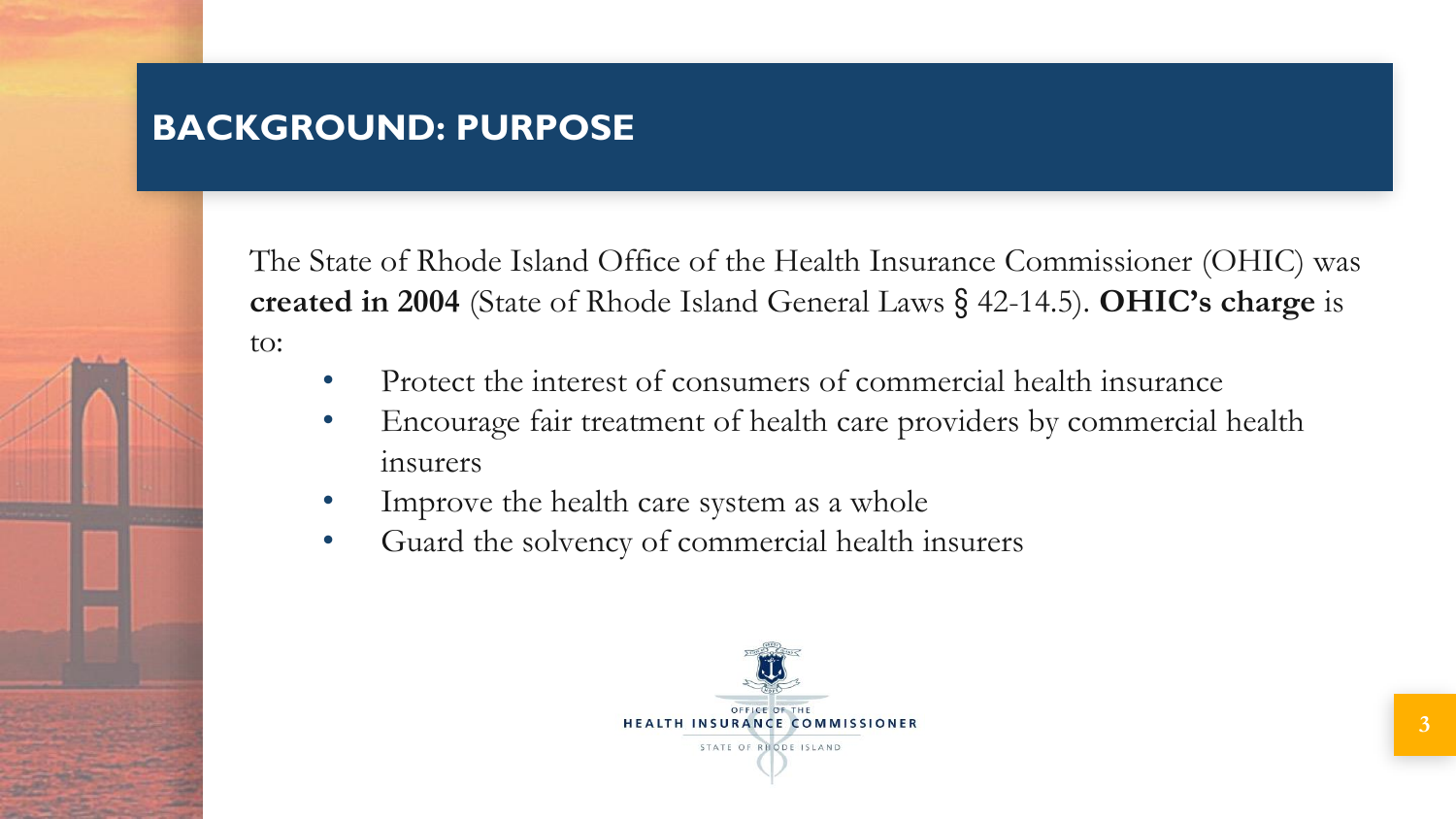# **BACKGROUND: IMPORTANCE OF THIS WORK**

- OHIC's statutory purpose charges the agency with (as noted previously) protecting consumers of commercial health insurance and improving the health care system as a whole. These and other aspects of OHIC's charge encompass three public interest objectives: access, affordability, and quality.
- It is OHIC's belief that taking meaningful steps to incorporate diversity, equity, and inclusion considerations explicitly into its work are strongly supportive of these public interest objectives and an expression of OHIC's values such as respect, justice, and collaboration.
- Work related to diversity will focus on taking steps to have OHIC efforts to improve the health care system carried out in a way that is representative of all members of the community.
- Equity work at OHIC will focus on efforts to ensure that the health care system functions in a manner that is just, regardless of one's race, ethnicity, disability, gender identity, sexual orientation, socioeconomic status, geography or any other social barrier/factor.
- Work related to inclusion will focus on OHIC taking steps to further the creation of circumstances in the health care system that are respectful of the assets and needs of diverse people and groups.
- OHIC will proceed intentionally and systematically and may prioritize different aspects of diversity, equity, and inclusion at different points in time to ensure that the work is successful. **<sup>4</sup>**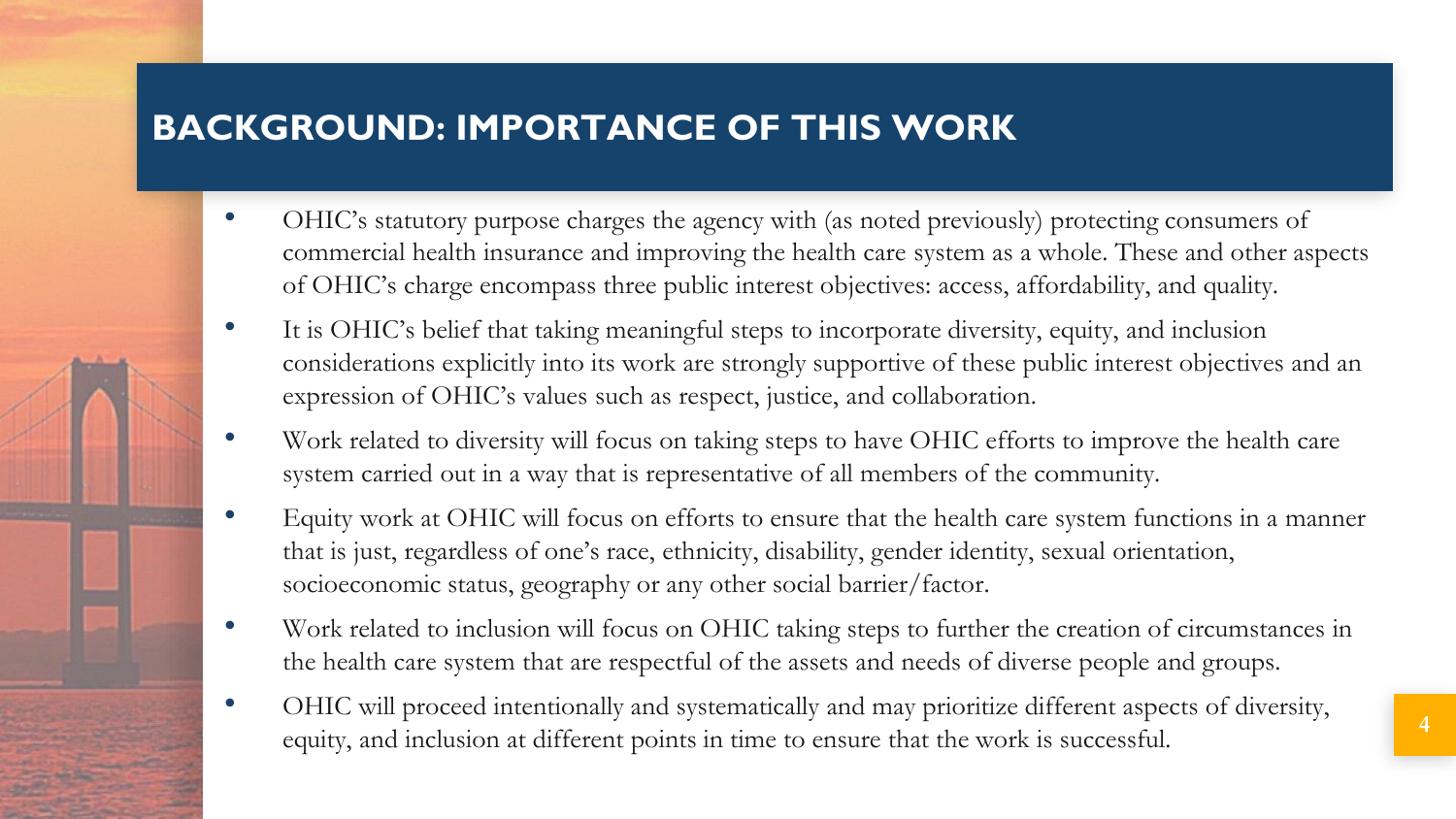#### **MISSION**

• OHIC will actively consider diversity, equity, and inclusion as it seeks to have a more diverse and representative workplace and engages in work to protect consumers of health insurance, improve the health care system as a whole by **developing, carrying out, and advocating** for policy reforms and regulatory enforcement actions that proactively seek to **improve representation** in health care system decision-making, **eliminate disparities** in health outcomes, and create the conditions under which **the assets and needs of diverse groups are accounted for and valued**.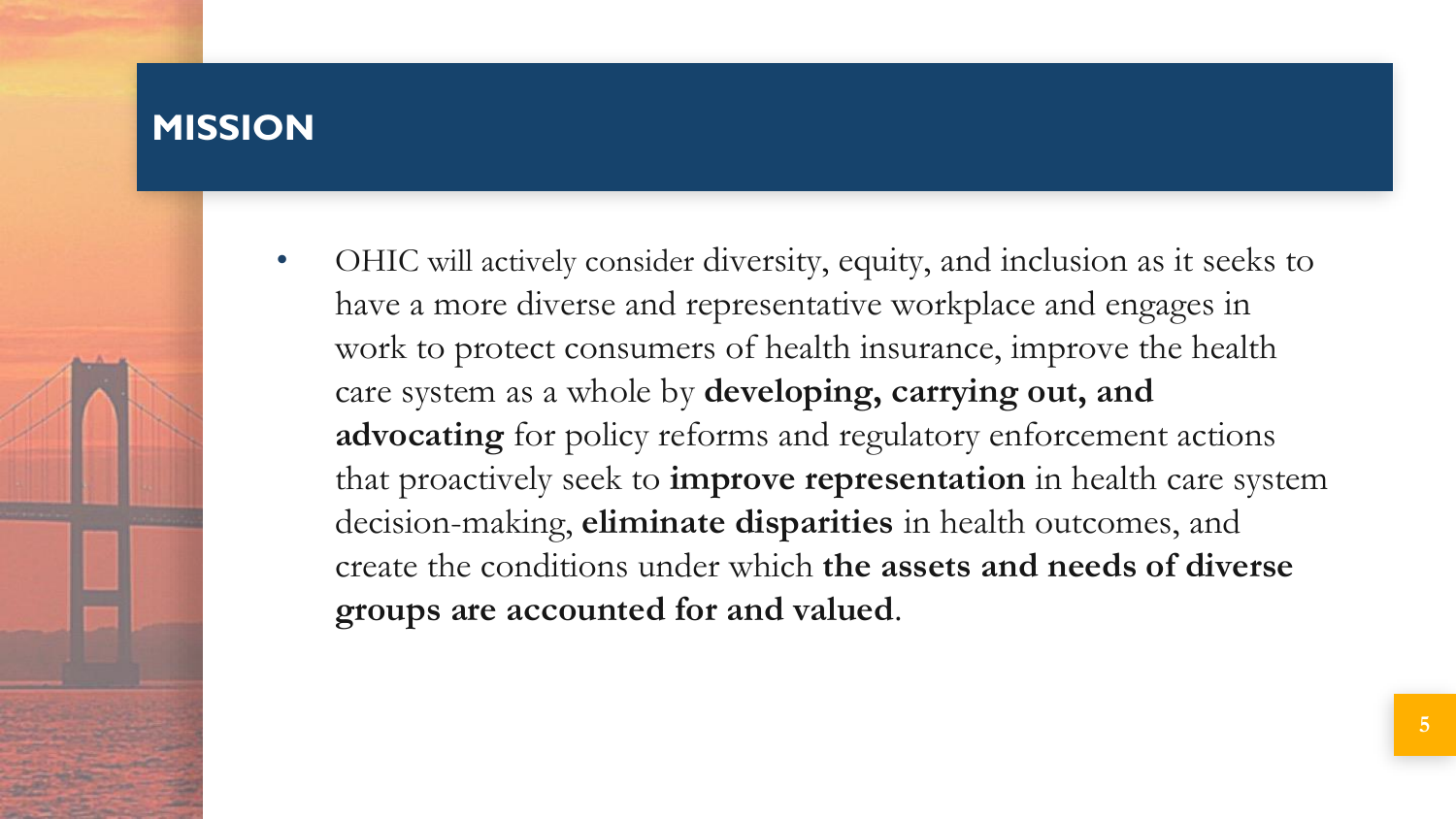### **VISION**

• OHIC envisions a world where the commercial health insurance system is accessible, affordable, and high-quality for **Rhode Islanders of every background** and where **the commercial health insurance system supports** the creation of **a transformed health care system** that **results in equitable health outcomes**  regardless of race, ethnicity, disability, gender identity, sexual orientation, socioeconomic status, geography, or any other social barrier/factor.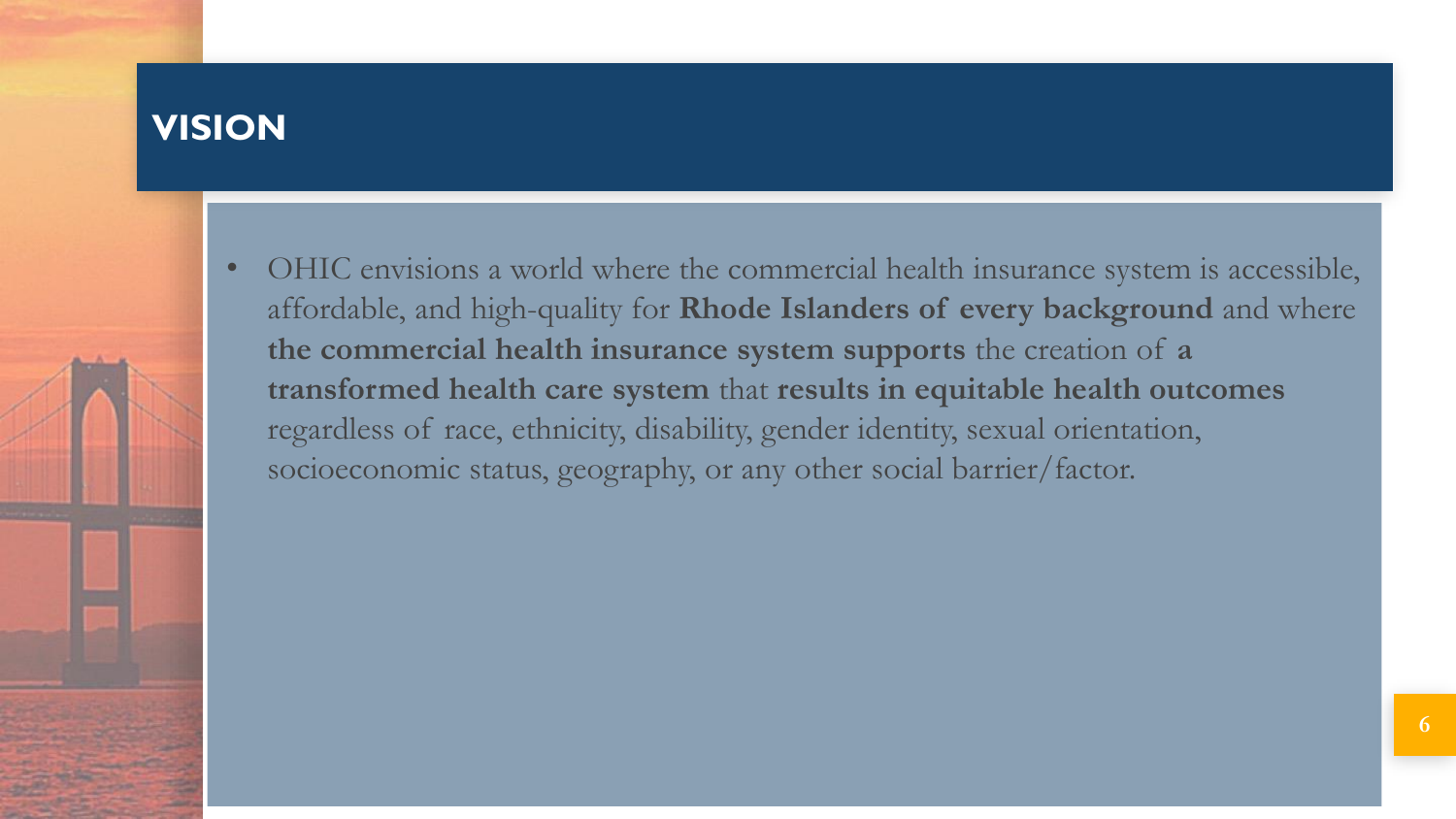### **VALUES**

**Respect:** OHIC ensures that all those who interact with the agency or are affected by its decisions are treated with dignity. In its DEI work, this means that OHIC will proactively seek out opportunities to listen to and have its actions informed by the experiences of communities that have been marginalized.

**Justice:** OHIC advances policy reforms and takes regulatory actions that result in greater fairness. In its DEI work, this means that OHIC will explicitly consider how to achieve equity for populations experiencing disadvantage as part of the agency's policy reform efforts and regulatory enforcement actions.

**Collaboration:** OHIC engages a wide array of stakeholders both inside and outside of government in a transparent manner to jointly achieve shared goals. In its DEI work, this means that OHIC will make meaningful efforts on ongoing basis to collaborate with stakeholders representing groups that have been economically/socially marginalized.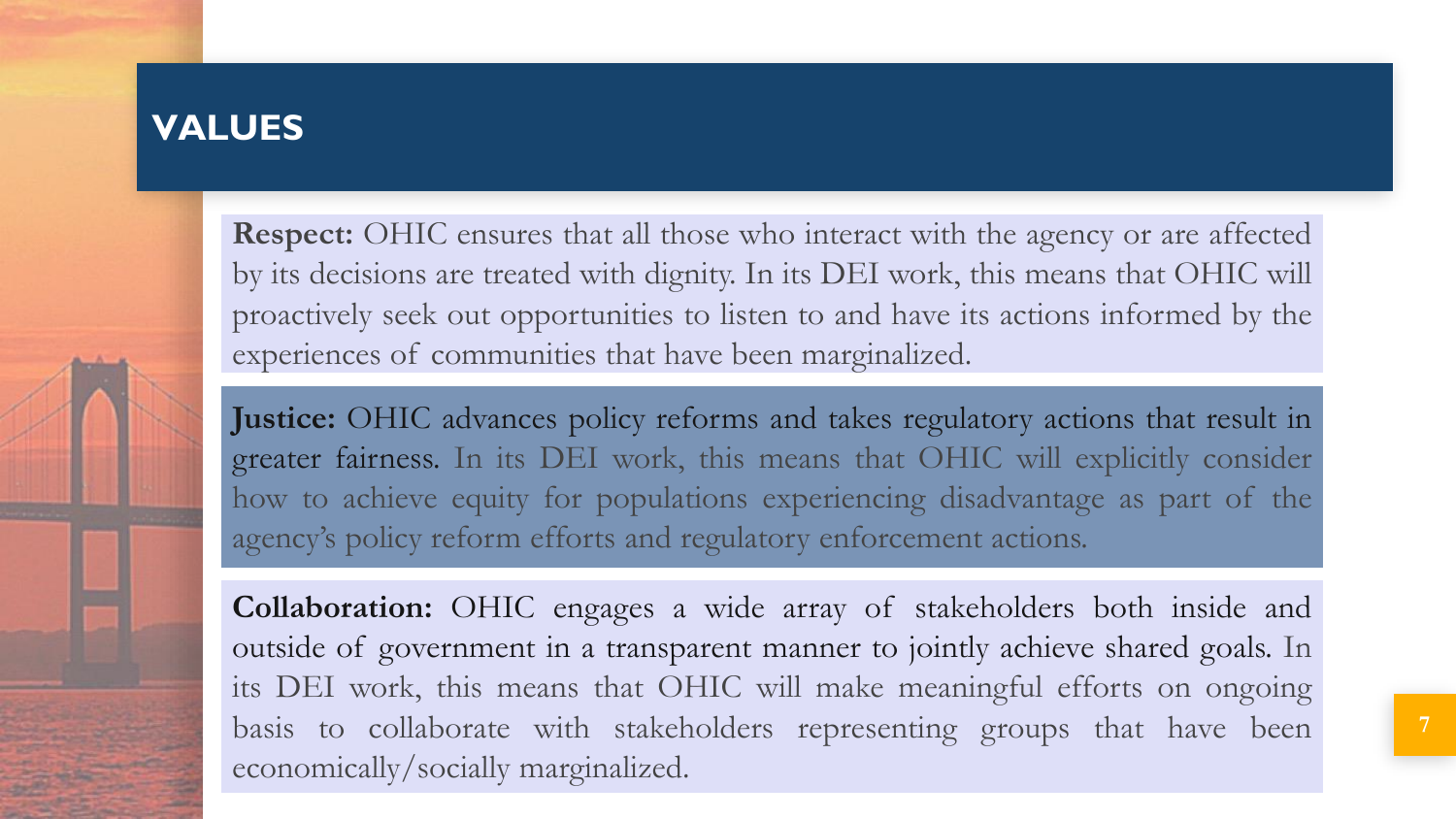# **GOALS**

- Support the successful implementation of commercial health insurance coverage for doula services in order to improve perinatal and postpartum outcomes and reduce racial disparities in these health outcomes
- ➢ Encourage—and evaluate options to require—insurers to pursue the National Committee for Quality Assurance's (NCQA) Health Equity Accreditation/Health Equity Accreditation Plus that will address how insurers provide culturally and linguistically sensitive services and work to reduce health disparities
- ➢ Encourage—and evaluate options to require—insurers to systematically collect, maintain, protect, and report on, at a minimum, member data on race, ethnicity, disability, gender identity, sexual orientation, and preferred language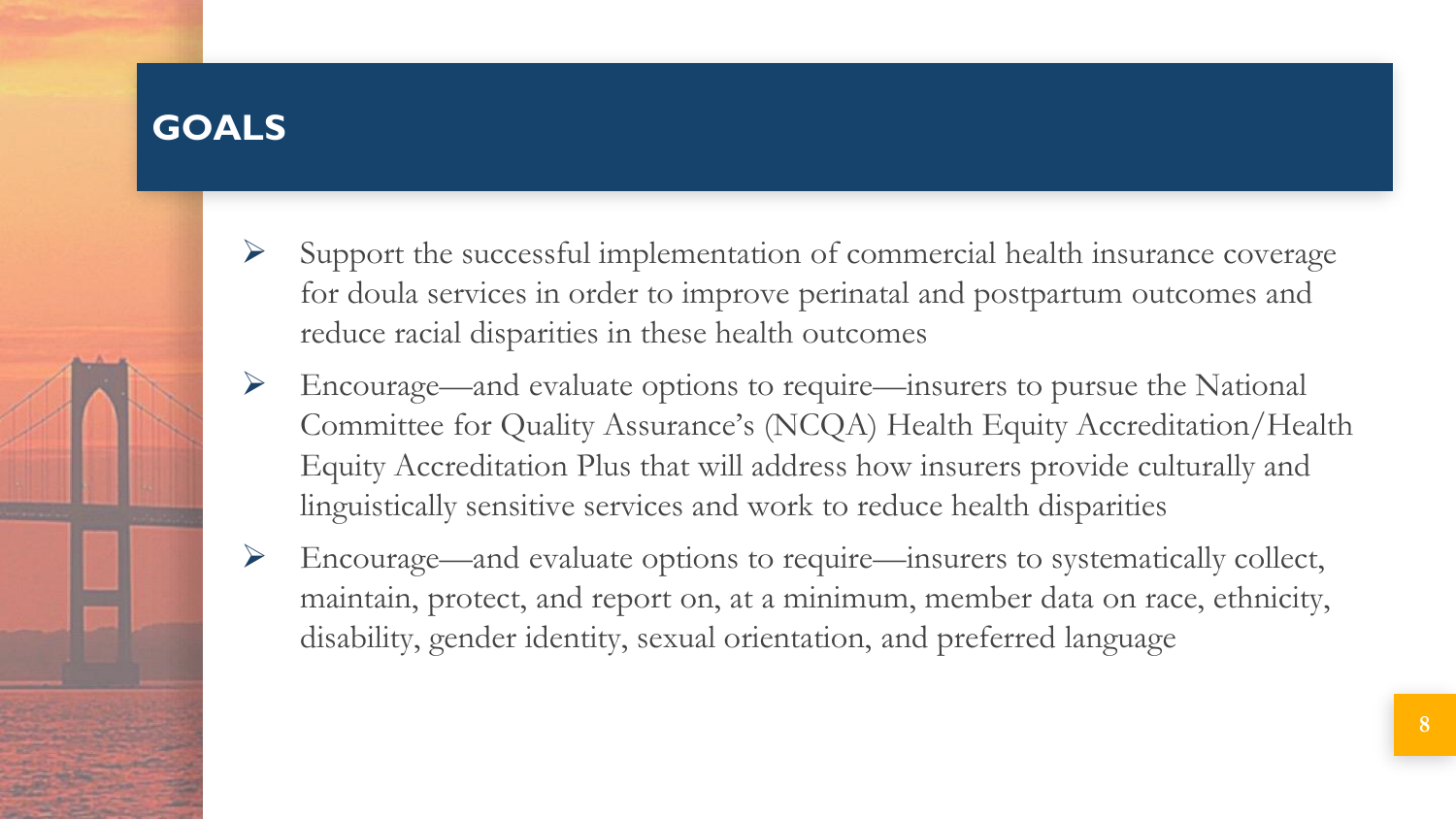## **ACTIONS**

## **Doula Services Coverage**

- ➢ Monitor insurer implementation actions
- ➢ Seek doula community feedback on implementation
- $\triangleright$  Utilize policy and regulatory levers to support doula capacitybuilding

## **NCQA Health Equity Accreditation**

- ➢ Develop comprehensive understanding of NCQA accreditation
- $\triangleright$  Engage insurers in dialogue on NCQA accreditation
- ➢ Collaborate with HealthSource RI to explore joint action to require NCQA accreditation

#### **Data Collection**

- ➢ Review best practices for data collection
- $\triangleright$  Engage insurers in dialogue on data collection efforts
- $\triangleright$  Collaborate with the State of Rhode Island Executive Office of Health and Human Services (EOHHS) to explore joint action on insurer data collection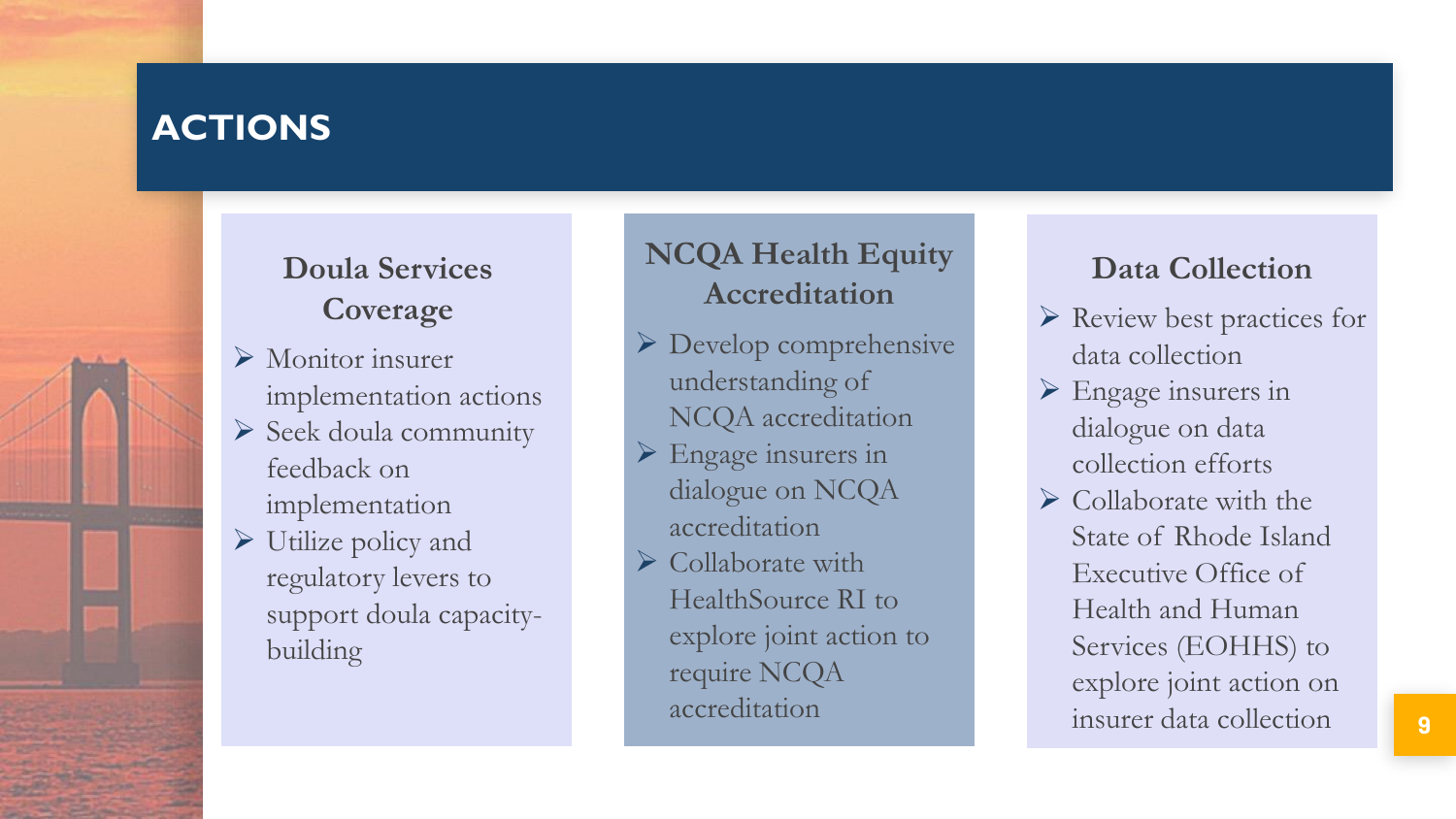## **TIMELINE**

Review Phase Engagement Phase Alignment Phase



- ➢ Monitor insurer implementation actions
- ➢ Develop comprehensive understanding of NCQA accreditation
- ➢ Review best practices for data collection

#### **(January 2022 to April 2022) (May 2022 to August 2022) (September 2022 to December 2022)**

- ➢ Seek doula community feedback on implementation
- $\triangleright$  Engage insurers in dialogue on NCQA  $\triangleright$ recognition
- ➢ Engage insurers in dialogue on data collection efforts
- ➢ Utilize policy and regulatory levers to support doula capacity-building
- ➢ Collaborate with HealthSource RI to explore joint action to require NCQA accreditation
- **10** ➢ Collaborate with EOHHS to explore joint action on insurer data collection